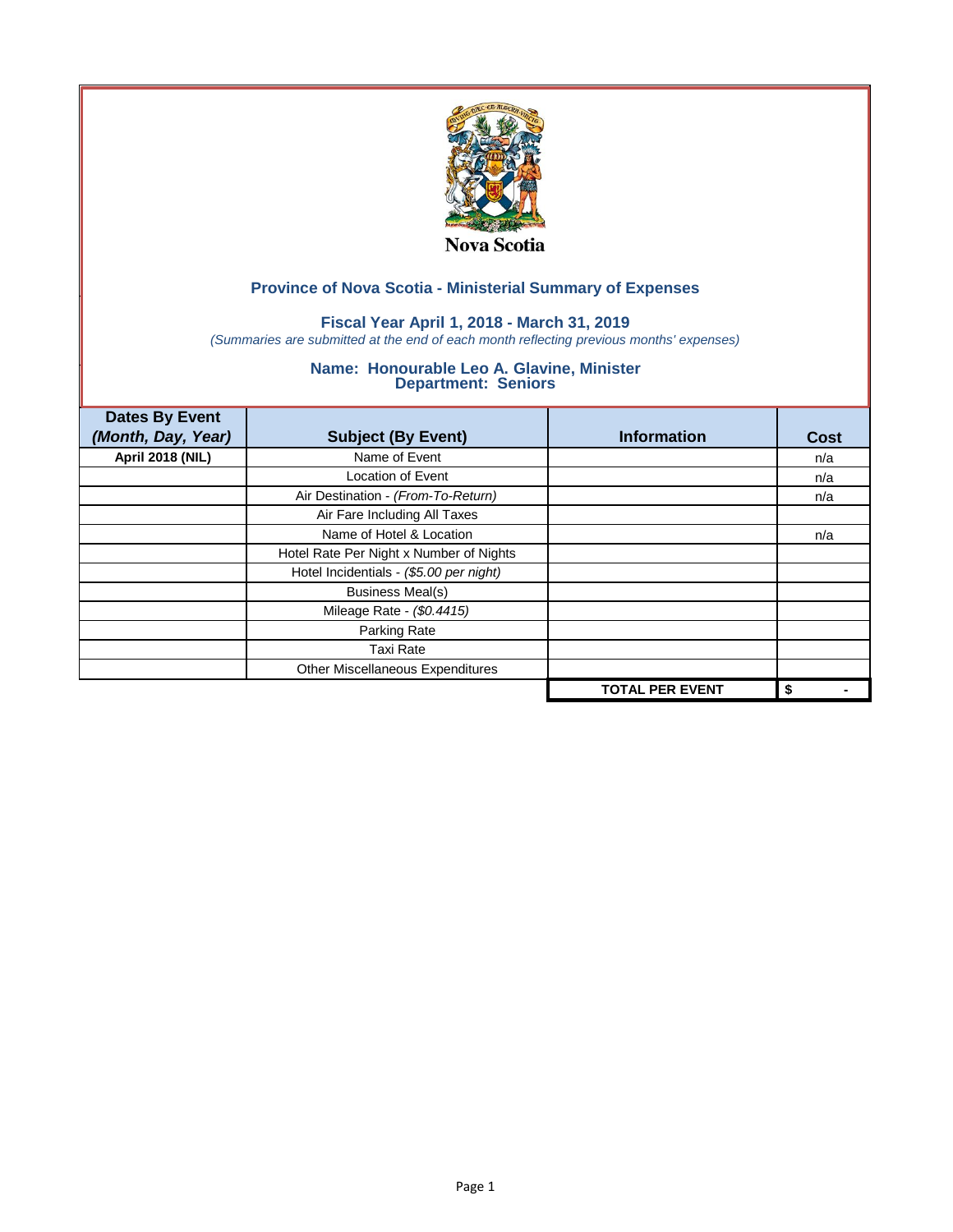

## **Fiscal Year April 1, 2018 - March 31, 2019**

*(Summaries are submitted at the end of each month reflecting previous months' expenses)*

| <b>Dates By Event</b><br>(Month, Day, Year) | <b>Subject (By Event)</b>               | <b>Information</b>     | <b>Cost</b> |
|---------------------------------------------|-----------------------------------------|------------------------|-------------|
| May 2018 (NIL)                              | Name of Event                           |                        | n/a         |
|                                             | <b>Location of Event</b>                |                        | n/a         |
|                                             | Air Destination - (From-To-Return)      |                        | n/a         |
|                                             | Air Fare Including All Taxes            |                        |             |
|                                             | Name of Hotel & Location                |                        | n/a         |
|                                             | Hotel Rate Per Night x Number of Nights |                        |             |
|                                             | Hotel Incidentials - (\$5.00 per night) |                        |             |
|                                             | <b>Business Meal(s)</b>                 |                        |             |
|                                             | Mileage Rate - (\$0.4415)               |                        |             |
|                                             | Parking Rate                            |                        |             |
|                                             | <b>Taxi Rate</b>                        |                        |             |
|                                             | Other Miscellaneous Expenditures        |                        |             |
|                                             |                                         | <b>TOTAL PER EVENT</b> | \$          |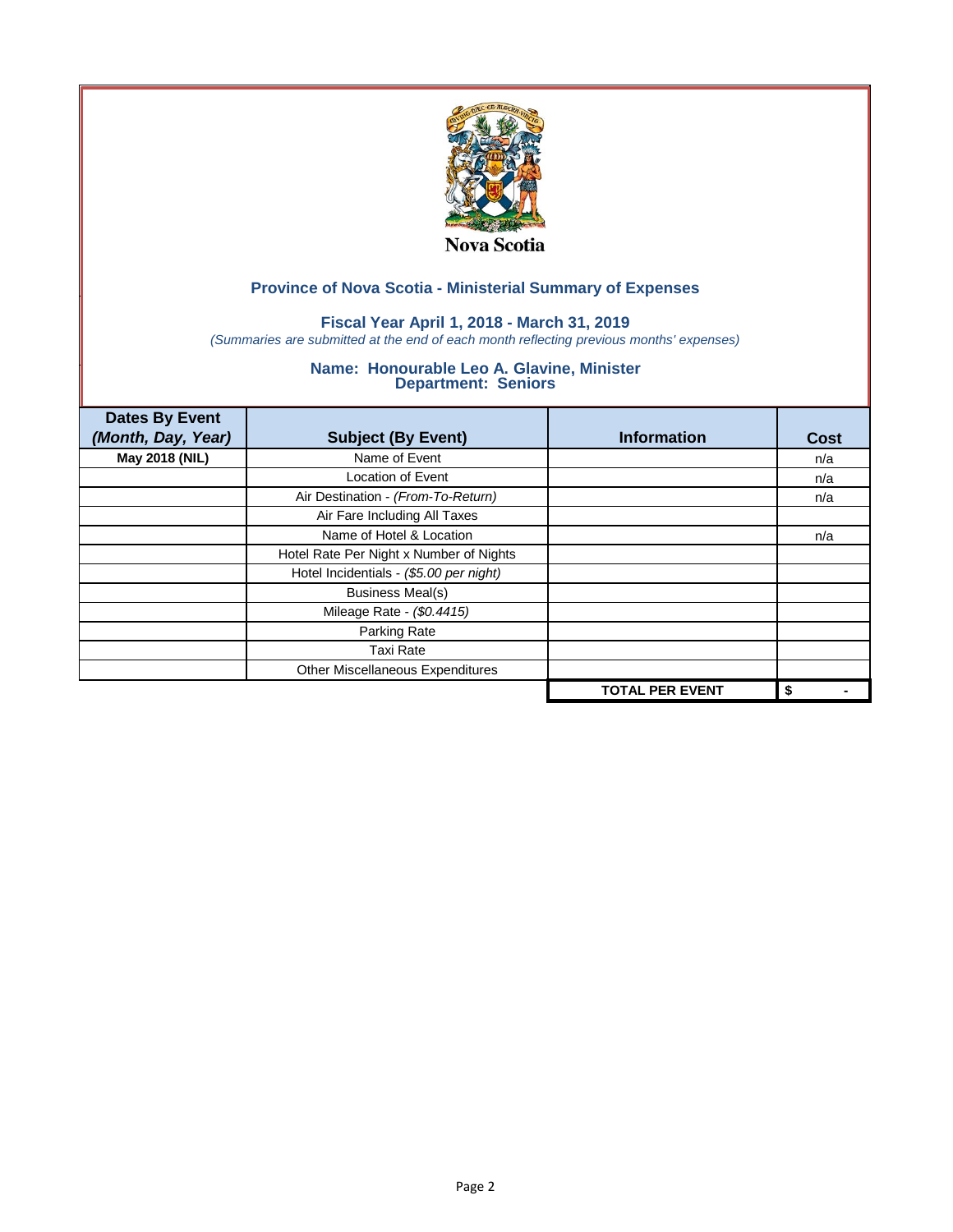

## **Fiscal Year April 1, 2018 - March 31, 2019**

*(Summaries are submitted at the end of each month reflecting previous months' expenses)*

| <b>Dates By Event</b><br>(Month, Day, Year) | <b>Subject (By Event)</b>               | <b>Information</b>     | <b>Cost</b> |
|---------------------------------------------|-----------------------------------------|------------------------|-------------|
| <b>June 2018 (NIL)</b>                      | Name of Event                           |                        | n/a         |
|                                             | <b>Location of Event</b>                |                        | n/a         |
|                                             | Air Destination - (From-To-Return)      |                        | n/a         |
|                                             | Air Fare Including All Taxes            |                        |             |
|                                             | Name of Hotel & Location                |                        | n/a         |
|                                             | Hotel Rate Per Night x Number of Nights |                        |             |
|                                             | Hotel Incidentials - (\$5.00 per night) |                        |             |
|                                             | <b>Business Meal(s)</b>                 |                        |             |
|                                             | Mileage Rate - (\$0.4415)               |                        |             |
|                                             | Parking Rate                            |                        |             |
|                                             | <b>Taxi Rate</b>                        |                        |             |
|                                             | Other Miscellaneous Expenditures        |                        |             |
|                                             |                                         | <b>TOTAL PER EVENT</b> | \$          |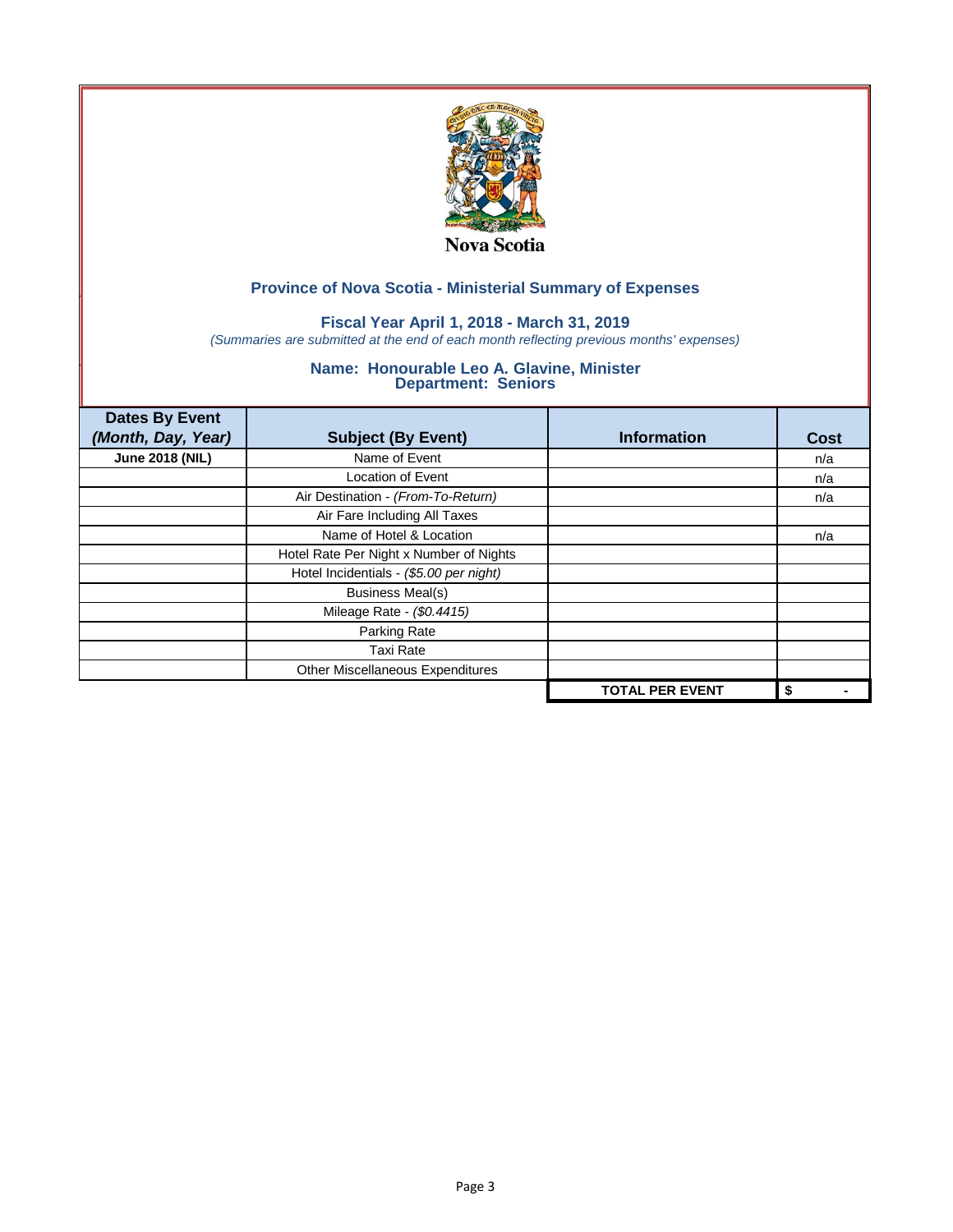

## **Fiscal Year April 1, 2018 - March 31, 2019**

*(Summaries are submitted at the end of each month reflecting previous months' expenses)*

| <b>Dates By Event</b><br>(Month, Day, Year) | <b>Subject (By Event)</b>               | <b>Information</b>     | <b>Cost</b> |
|---------------------------------------------|-----------------------------------------|------------------------|-------------|
| <b>July 2018 (NIL)</b>                      | Name of Event                           |                        | n/a         |
|                                             | <b>Location of Event</b>                |                        | n/a         |
|                                             | Air Destination - (From-To-Return)      |                        | n/a         |
|                                             | Air Fare Including All Taxes            |                        |             |
|                                             | Name of Hotel & Location                |                        | n/a         |
|                                             | Hotel Rate Per Night x Number of Nights |                        |             |
|                                             | Hotel Incidentials - (\$5.00 per night) |                        |             |
|                                             | <b>Business Meal(s)</b>                 |                        |             |
|                                             | Mileage Rate - (\$0.4415)               |                        |             |
|                                             | Parking Rate                            |                        |             |
|                                             | <b>Taxi Rate</b>                        |                        |             |
|                                             | Other Miscellaneous Expenditures        |                        |             |
|                                             |                                         | <b>TOTAL PER EVENT</b> | \$          |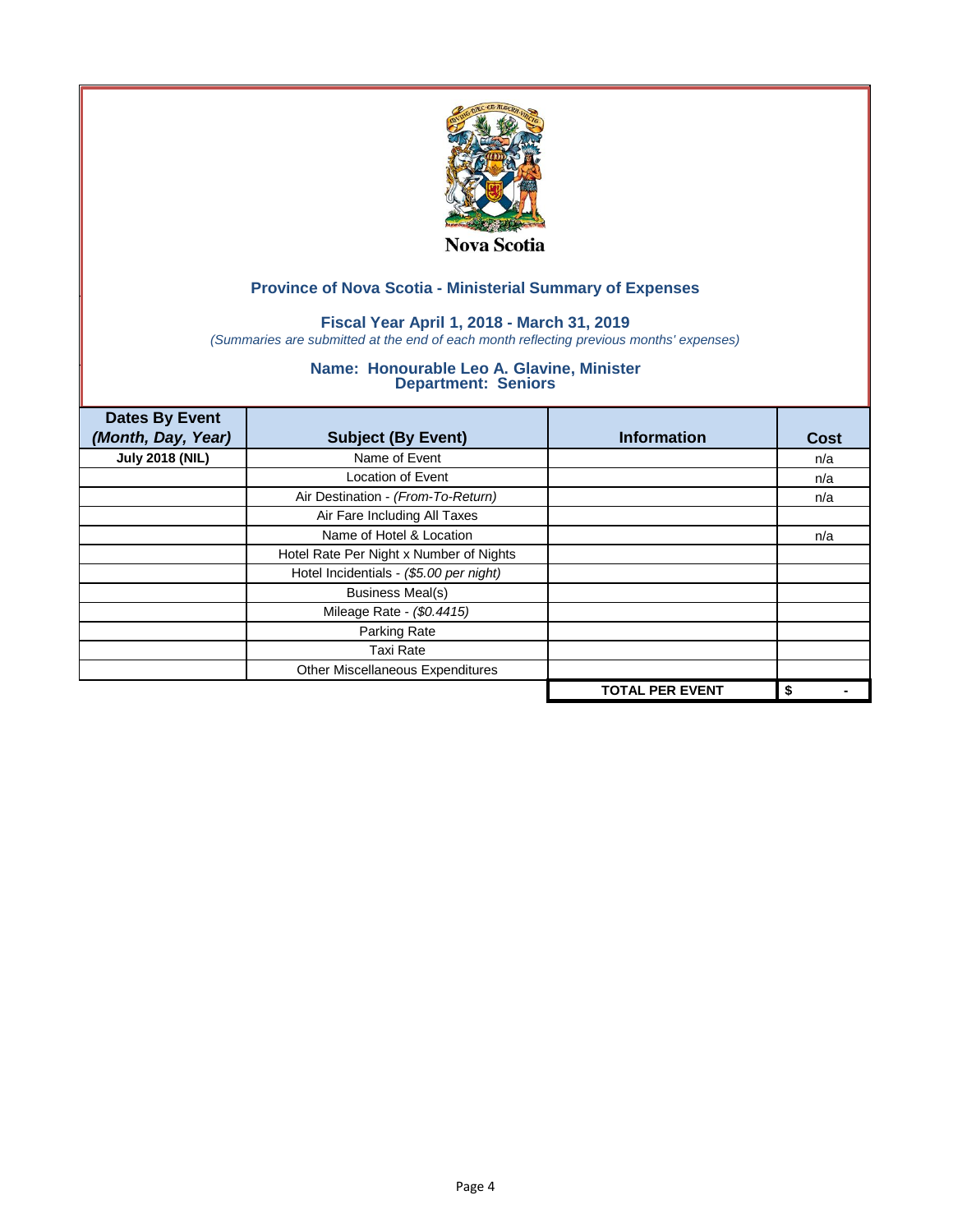

## **Fiscal Year April 1, 2018 - March 31, 2019**

*(Summaries are submitted at the end of each month reflecting previous months' expenses)*

| <b>Dates By Event</b><br>(Month, Day, Year) | <b>Subject (By Event)</b>               | <b>Information</b>     | <b>Cost</b> |
|---------------------------------------------|-----------------------------------------|------------------------|-------------|
| August 2018 (NIL)                           | Name of Event                           |                        | n/a         |
|                                             | <b>Location of Event</b>                |                        | n/a         |
|                                             | Air Destination - (From-To-Return)      |                        | n/a         |
|                                             | Air Fare Including All Taxes            |                        |             |
|                                             | Name of Hotel & Location                |                        | n/a         |
|                                             | Hotel Rate Per Night x Number of Nights |                        |             |
|                                             | Hotel Incidentials - (\$5.00 per night) |                        |             |
|                                             | <b>Business Meal(s)</b>                 |                        |             |
|                                             | Mileage Rate - (\$0.4415)               |                        |             |
|                                             | Parking Rate                            |                        |             |
|                                             | <b>Taxi Rate</b>                        |                        |             |
|                                             | Other Miscellaneous Expenditures        |                        |             |
|                                             |                                         | <b>TOTAL PER EVENT</b> | \$          |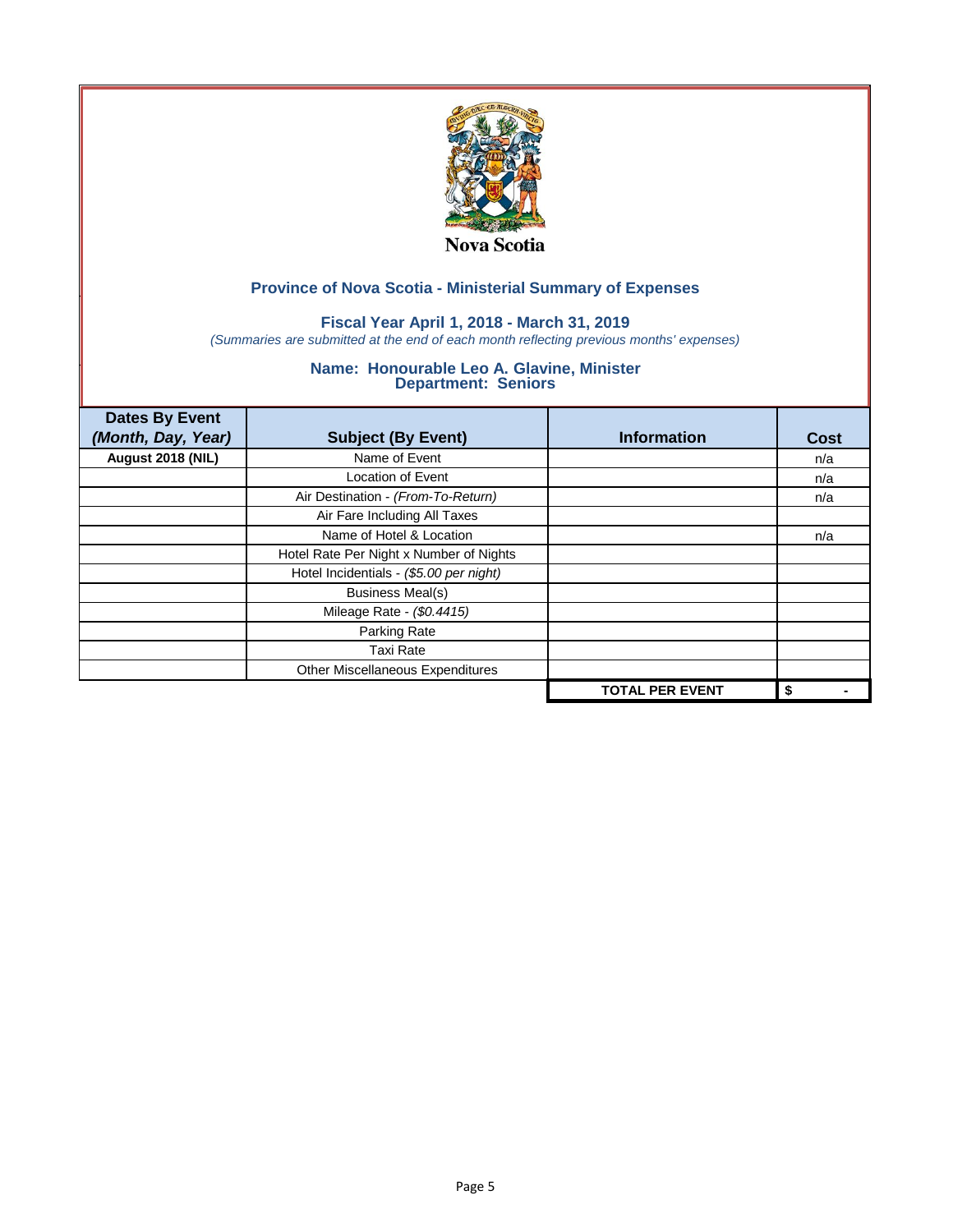

## **Fiscal Year April 1, 2018 - March 31, 2019**

*(Summaries are submitted at the end of each month reflecting previous months' expenses)*

| <b>Dates By Event</b> |                                         |                        |      |
|-----------------------|-----------------------------------------|------------------------|------|
| (Month, Day, Year)    | <b>Subject (By Event)</b>               | <b>Information</b>     | Cost |
| September 2018 (NIL)  | Name of Event                           |                        | n/a  |
|                       | <b>Location of Event</b>                |                        | n/a  |
|                       | Air Destination - (From-To-Return)      |                        | n/a  |
|                       | Air Fare Including All Taxes            |                        |      |
|                       | Name of Hotel & Location                |                        | n/a  |
|                       | Hotel Rate Per Night x Number of Nights |                        |      |
|                       | Hotel Incidentials - (\$5.00 per night) |                        |      |
|                       | <b>Business Meal(s)</b>                 |                        |      |
|                       | Mileage Rate - (\$0.4415)               |                        |      |
|                       | Parking Rate                            |                        |      |
|                       | <b>Taxi Rate</b>                        |                        |      |
|                       | Other Miscellaneous Expenditures        |                        |      |
|                       |                                         | <b>TOTAL PER EVENT</b> | \$   |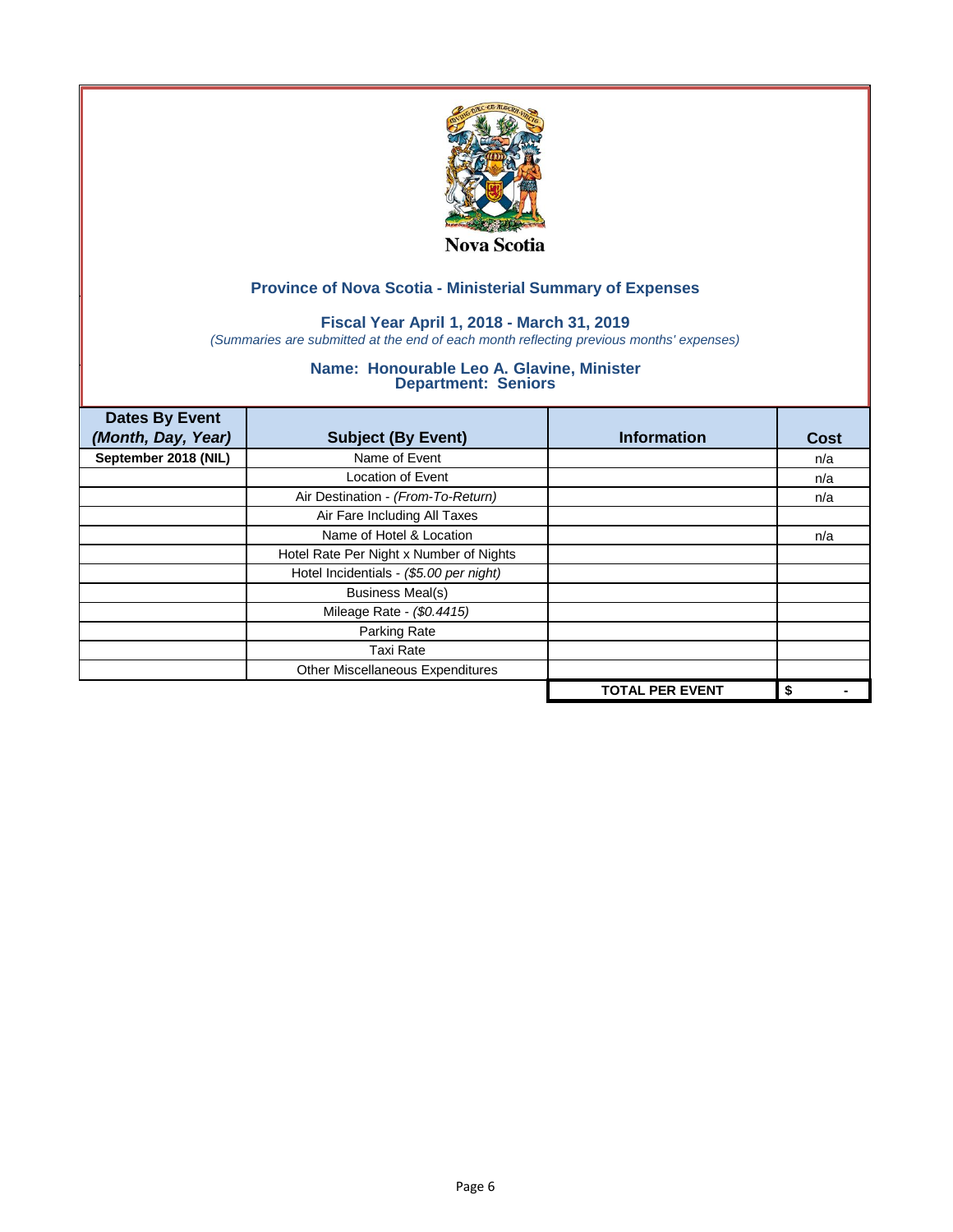

## **Fiscal Year April 1, 2018 - March 31, 2019**

*(Summaries are submitted at the end of each month reflecting previous months' expenses)*

| <b>Dates By Event</b><br>(Month, Day, Year) | <b>Subject (By Event)</b>               | <b>Information</b>     | <b>Cost</b> |
|---------------------------------------------|-----------------------------------------|------------------------|-------------|
| October 2018 (NIL)                          | Name of Event                           |                        | n/a         |
|                                             | <b>Location of Event</b>                |                        | n/a         |
|                                             | Air Destination - (From-To-Return)      |                        | n/a         |
|                                             | Air Fare Including All Taxes            |                        |             |
|                                             | Name of Hotel & Location                |                        | n/a         |
|                                             | Hotel Rate Per Night x Number of Nights |                        |             |
|                                             | Hotel Incidentials - (\$5.00 per night) |                        |             |
|                                             | <b>Business Meal(s)</b>                 |                        |             |
|                                             | Mileage Rate - (\$0.4415)               |                        |             |
|                                             | Parking Rate                            |                        |             |
|                                             | <b>Taxi Rate</b>                        |                        |             |
|                                             | Other Miscellaneous Expenditures        |                        |             |
|                                             |                                         | <b>TOTAL PER EVENT</b> | \$          |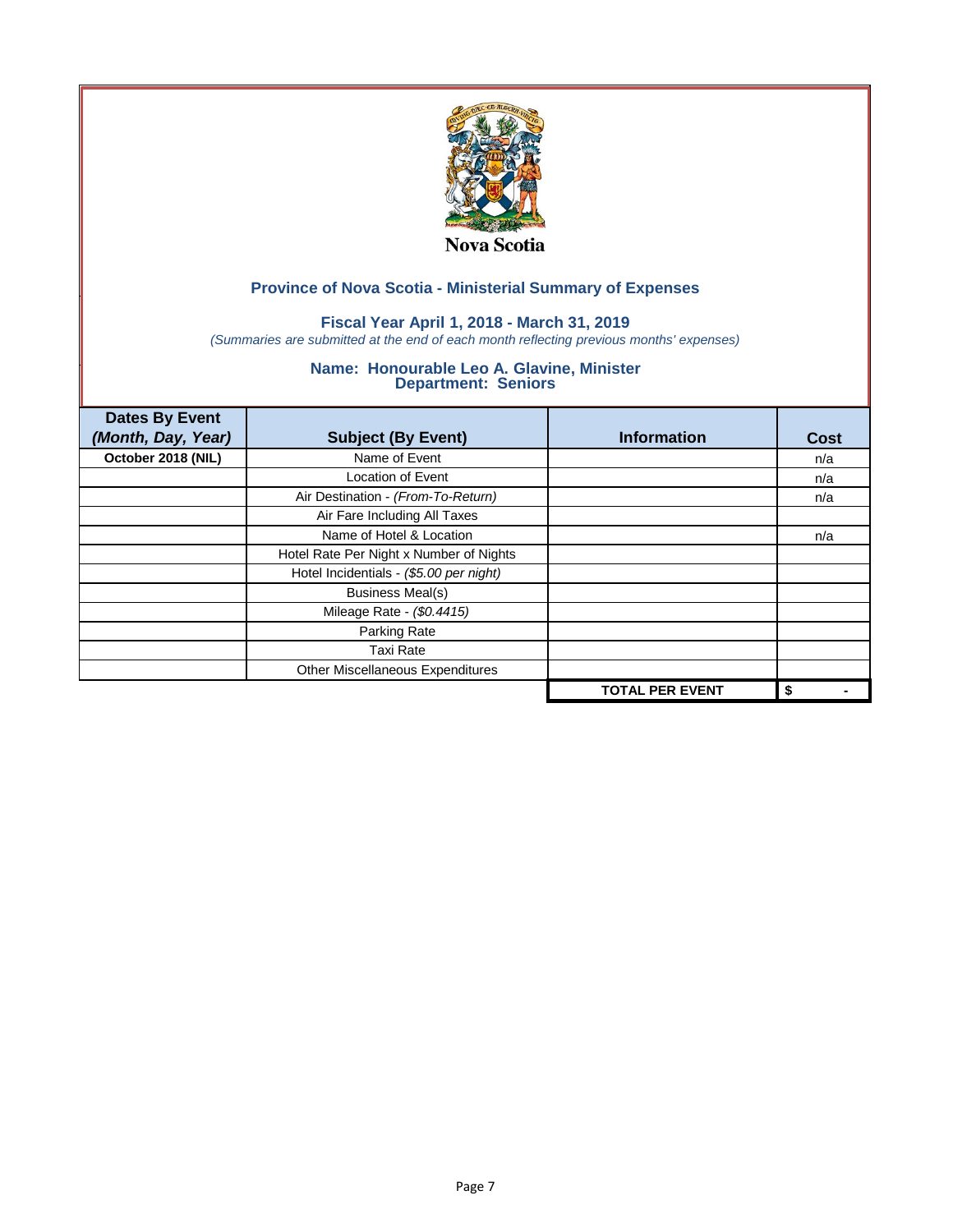

## **Fiscal Year April 1, 2018 - March 31, 2019**

*(Summaries are submitted at the end of each month reflecting previous months' expenses)*

| <b>Dates By Event</b> |                                         |                        |      |
|-----------------------|-----------------------------------------|------------------------|------|
| (Month, Day, Year)    | <b>Subject (By Event)</b>               | <b>Information</b>     | Cost |
| November 2018 (NIL)   | Name of Event                           |                        | n/a  |
|                       | <b>Location of Event</b>                |                        | n/a  |
|                       | Air Destination - (From-To-Return)      |                        | n/a  |
|                       | Air Fare Including All Taxes            |                        |      |
|                       | Name of Hotel & Location                |                        | n/a  |
|                       | Hotel Rate Per Night x Number of Nights |                        |      |
|                       | Hotel Incidentials - (\$5.00 per night) |                        |      |
|                       | <b>Business Meal(s)</b>                 |                        |      |
|                       | Mileage Rate - (\$0.4415)               |                        |      |
|                       | Parking Rate                            |                        |      |
|                       | <b>Taxi Rate</b>                        |                        |      |
|                       | Other Miscellaneous Expenditures        |                        |      |
|                       |                                         | <b>TOTAL PER EVENT</b> | \$   |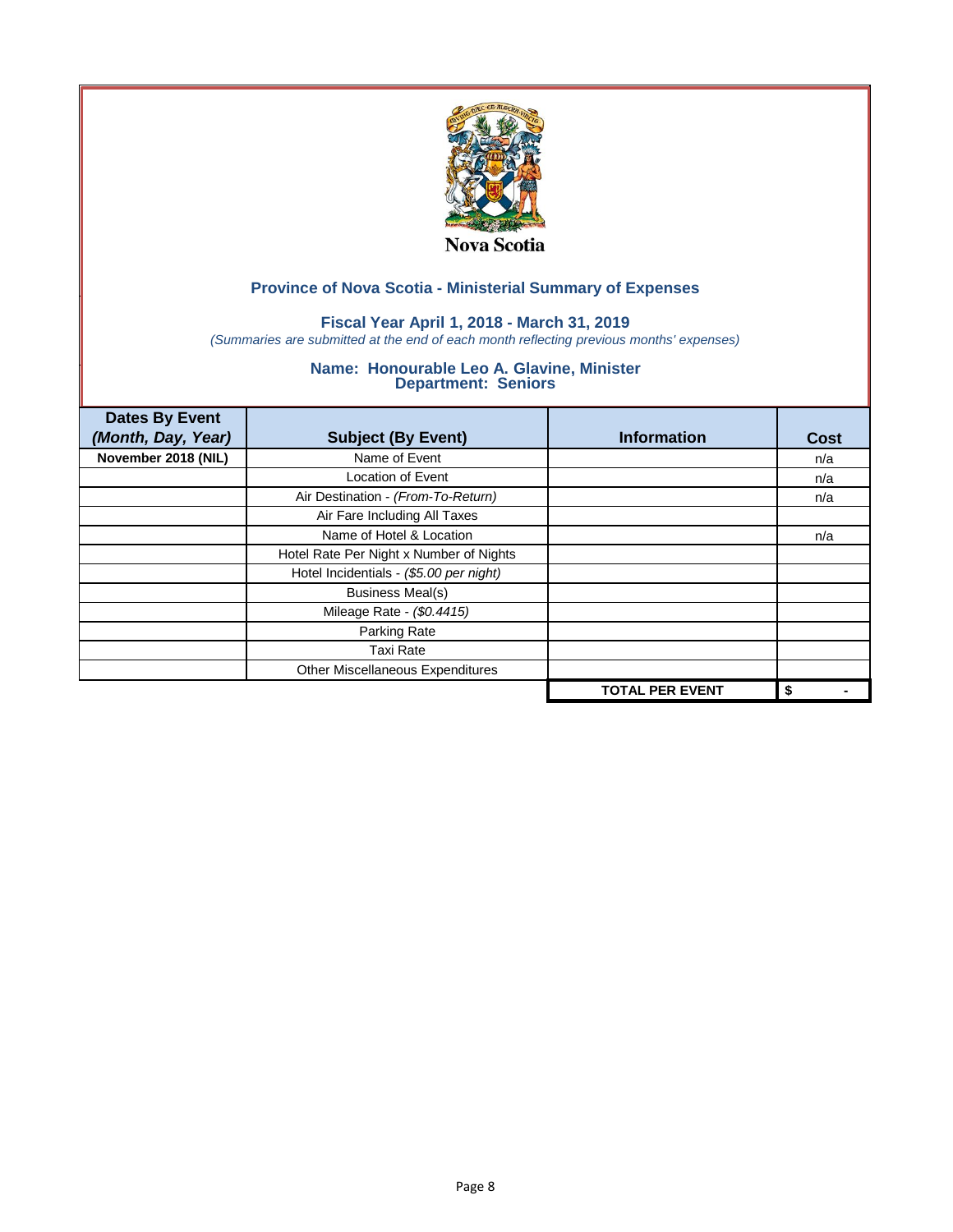

## **Fiscal Year April 1, 2018 - March 31, 2019**

*(Summaries are submitted at the end of each month reflecting previous months' expenses)*

| <b>Dates By Event</b> |                                         |                        |      |
|-----------------------|-----------------------------------------|------------------------|------|
| (Month, Day, Year)    | <b>Subject (By Event)</b>               | <b>Information</b>     | Cost |
| December 2018 (NIL)   | Name of Event                           |                        | n/a  |
|                       | <b>Location of Event</b>                |                        | n/a  |
|                       | Air Destination - (From-To-Return)      |                        | n/a  |
|                       | Air Fare Including All Taxes            |                        |      |
|                       | Name of Hotel & Location                |                        | n/a  |
|                       | Hotel Rate Per Night x Number of Nights |                        |      |
|                       | Hotel Incidentials - (\$5.00 per night) |                        |      |
|                       | <b>Business Meal(s)</b>                 |                        |      |
|                       | Mileage Rate - (\$0.4415)               |                        |      |
|                       | Parking Rate                            |                        |      |
|                       | <b>Taxi Rate</b>                        |                        |      |
|                       | Other Miscellaneous Expenditures        |                        |      |
|                       |                                         | <b>TOTAL PER EVENT</b> | \$   |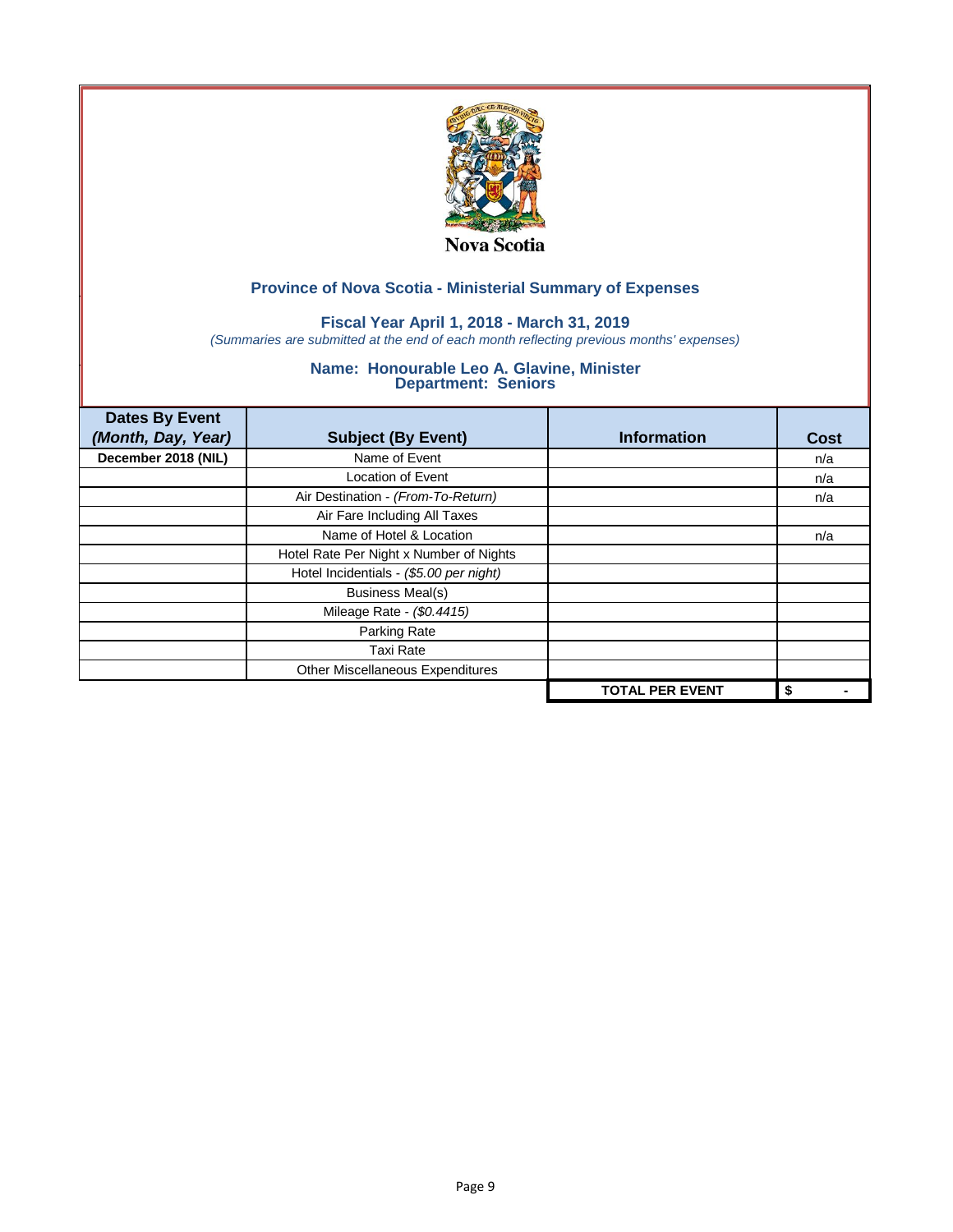

## **Fiscal Year April 1, 2018 - March 31, 2019**

*(Summaries are submitted at the end of each month reflecting previous months' expenses)*

| <b>Dates By Event</b><br>(Month, Day, Year) | <b>Subject (By Event)</b>               | <b>Information</b>     | <b>Cost</b> |
|---------------------------------------------|-----------------------------------------|------------------------|-------------|
| January 2019 (NIL)                          | Name of Event                           |                        | n/a         |
|                                             | <b>Location of Event</b>                |                        | n/a         |
|                                             | Air Destination - (From-To-Return)      |                        | n/a         |
|                                             | Air Fare Including All Taxes            |                        |             |
|                                             | Name of Hotel & Location                |                        | n/a         |
|                                             | Hotel Rate Per Night x Number of Nights |                        |             |
|                                             | Hotel Incidentials - (\$5.00 per night) |                        |             |
|                                             | <b>Business Meal(s)</b>                 |                        |             |
|                                             | Mileage Rate - (\$0.4415)               |                        |             |
|                                             | Parking Rate                            |                        |             |
|                                             | <b>Taxi Rate</b>                        |                        |             |
|                                             | Other Miscellaneous Expenditures        |                        |             |
|                                             |                                         | <b>TOTAL PER EVENT</b> | \$          |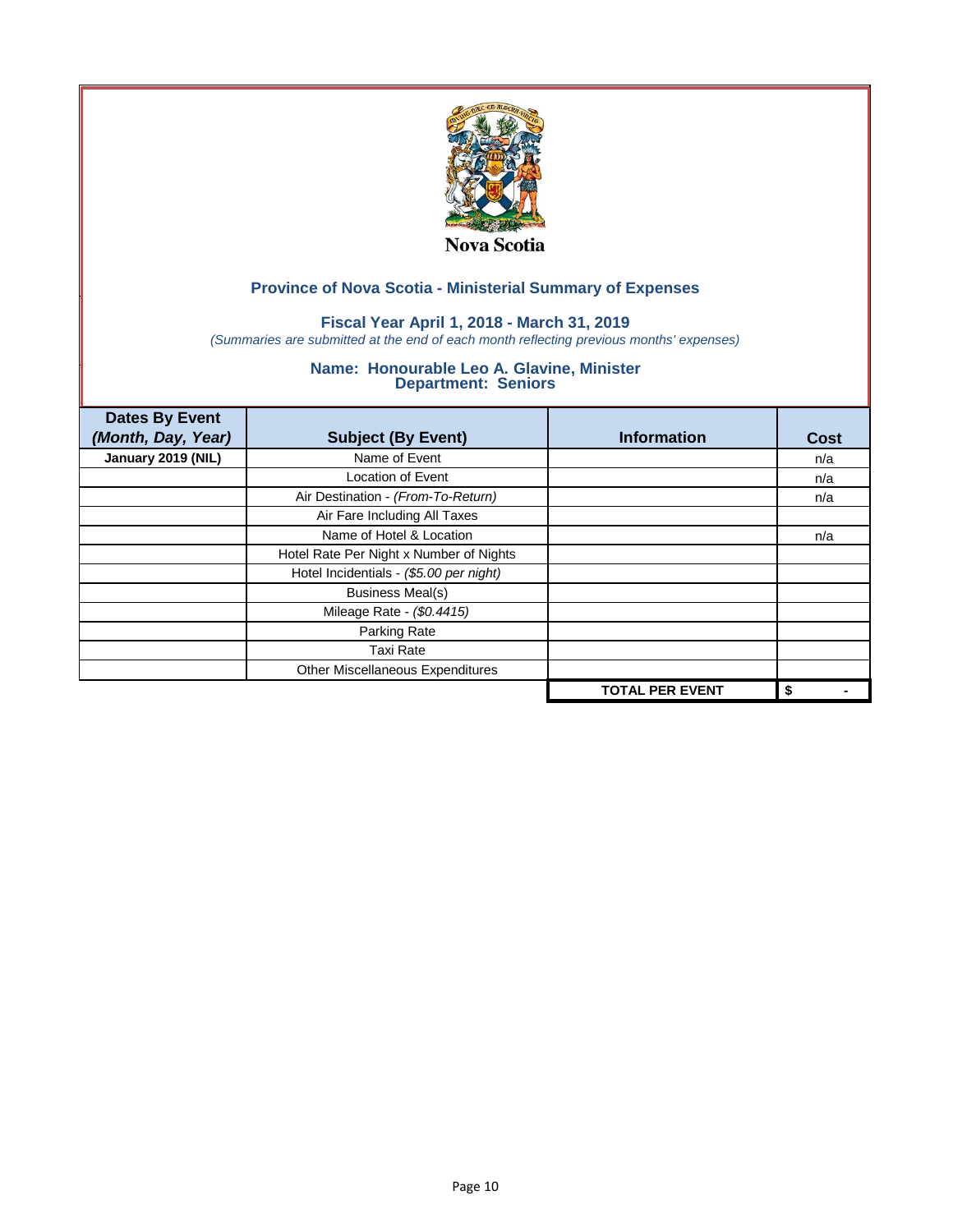

#### **Fiscal Year April 1, 2018 - March 31, 2019**

*(Summaries are submitted at the end of each month reflecting previous months' expenses)*

| <b>Dates By Event</b><br>(Month, Day, Year) | <b>Subject (By Event)</b>               | <b>Information</b>     | <b>Cost</b> |
|---------------------------------------------|-----------------------------------------|------------------------|-------------|
| February 2019 (NIL)                         | Name of Event                           |                        | n/a         |
|                                             | <b>Location of Event</b>                |                        | n/a         |
|                                             | Air Destination - (From-To-Return)      |                        | n/a         |
|                                             | Air Fare Including All Taxes            |                        |             |
|                                             | Name of Hotel & Location                |                        | n/a         |
|                                             | Hotel Rate Per Night x Number of Nights |                        |             |
|                                             | Hotel Incidentials - (\$5.00 per night) |                        |             |
|                                             | <b>Business Meal(s)</b>                 |                        |             |
|                                             | Mileage Rate - (\$0.4415)               |                        |             |
|                                             | Parking Rate                            |                        |             |
|                                             | <b>Taxi Rate</b>                        |                        |             |
|                                             | Other Miscellaneous Expenditures        |                        |             |
|                                             |                                         | <b>TOTAL PER EVENT</b> | \$          |